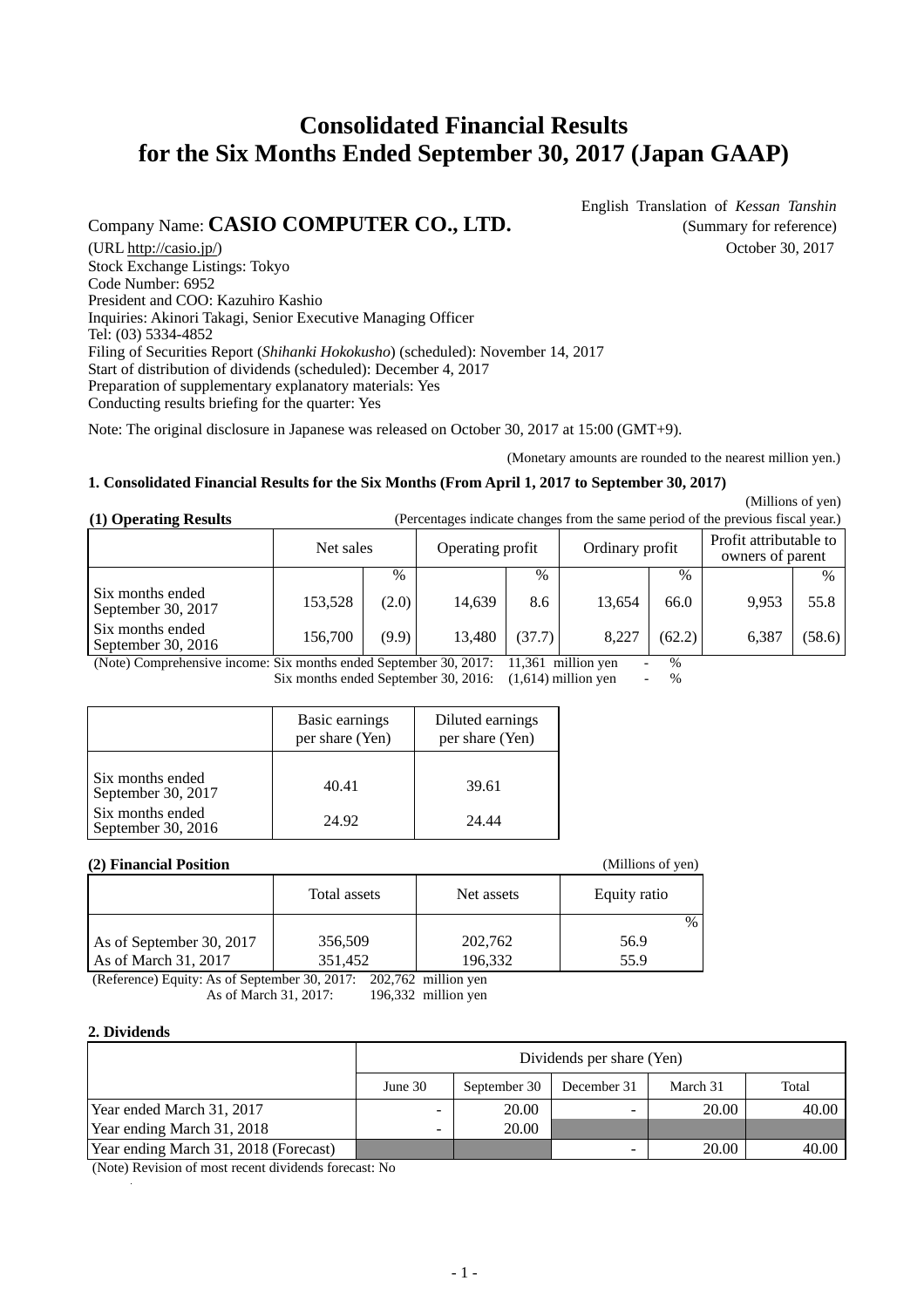#### **3. Consolidated Results Forecasts for Fiscal 2018 (From April 1, 2017 to March 31, 2018)**

## (Millions of yen)

|             | Net sales |               | Operating profit |      | Ordinary profit |      | Profit attributable to<br>owners of parent |      | Basic earnings<br>per share |
|-------------|-----------|---------------|------------------|------|-----------------|------|--------------------------------------------|------|-----------------------------|
|             |           | $\frac{0}{0}$ |                  | $\%$ |                 | $\%$ |                                            | $\%$ | Yen                         |
| Fiscal 2018 | 350,000   | 9.0           | 34,000           | 11.0 | 32,000          | 22.0 | 22,500                                     | 22.2 | 91.34                       |

(Percentages indicate changes compared to the corresponding periods of the previous fiscal year.)

(Note) Revision of most recent consolidated results forecasts: No

#### **Notes**

(1) Changes in significant subsidiaries (Changes in scope of consolidation): No Newly included: -

Excluded: -

(2) Application of the special accounting methods to the preparation of quarterly consolidated financial statements: No

(3) Changes in accounting policies, changes in accounting estimates and retrospective restatements

- (a) Changes in accounting policies due to revision of accounting standards: No
- (b) Changes in accounting policies other than (a) above: No
- (c) Changes in accounting estimates: No
- (d) Retrospective restatements: No

(4) Number of shares outstanding (common shares)

(a) Number of shares outstanding (including treasury shares):

| As of September 30, 2017: | 259,020,914 shares |
|---------------------------|--------------------|
| As of March 31, 2017:     | 259,020,914 shares |

- (b) Number of treasury shares: As of September 30, 2017: 12,694,008 shares As of March 31, 2017: 12,691,770 shares
- (c) Average number of shares outstanding (cumulative for all quarters): Six months ended September 30, 2017: 246,328,138 shares Six months ended September 30, 2016: 256,331,524 shares

This report of consolidated financial results is outside the scope of quarterly review.

Proper Use of Business Results Forecasts and Other Notes

(Caution Concerning Forward-looking Statements)

<sup>1.</sup> The forward-looking statements contained in these materials, including business results forecasts, are based on information currently available to the company and on certain assumptions deemed to be reasonable, and are not intended to be construed as assurance that they will be accomplished in the future. Actual business results may differ substantially due to a number of factors. Please refer to Discussion of Forward-looking Statements, including Consolidated Results Forecasts on page 4 for the conditions that form the assumptions for business results and cautions concerning the use of business results forecasts.

<sup>2.</sup> The supplementary explanatory materials for the financial results are published on the company's official website on October 30, 2017.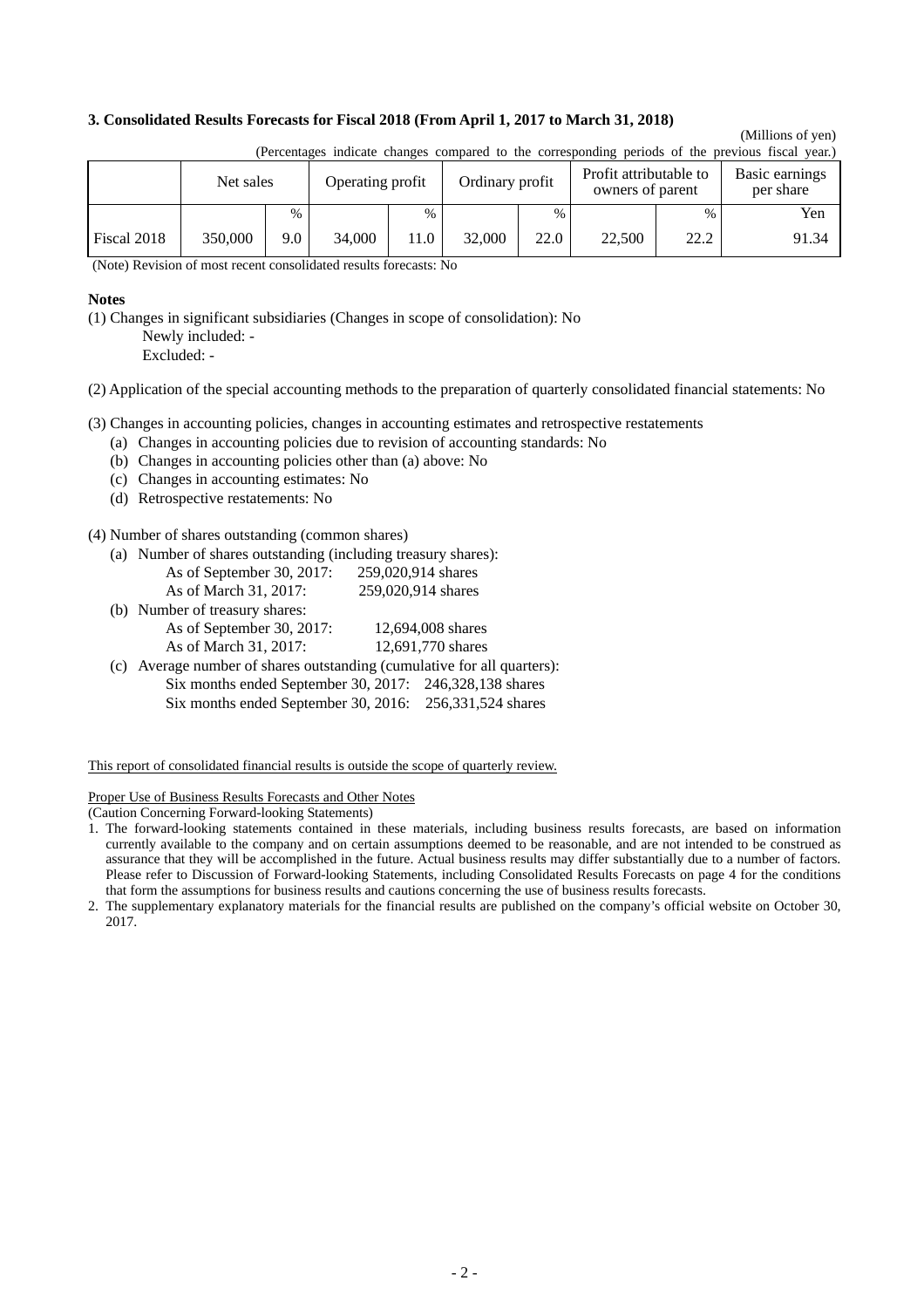## **ATTACHED MATERIALS**

|     | Qualitative Information for the First Half of the Current Fiscal Year                                 |  |
|-----|-------------------------------------------------------------------------------------------------------|--|
| (1) |                                                                                                       |  |
| (2) |                                                                                                       |  |
| (3) |                                                                                                       |  |
|     | <b>Consolidated Financial Statements and Notes</b>                                                    |  |
| (1) |                                                                                                       |  |
| (2) | Consolidated Statements of Income and Consolidated Statements of Comprehensive Income manufacturers 7 |  |
|     |                                                                                                       |  |
|     |                                                                                                       |  |
| (3) | Consolidated Statements of Cash Flows <b>Example 20</b> 9                                             |  |
| (4) |                                                                                                       |  |
|     | Notes on Premise of Going Concern <b>Election</b> Concern <b>Election</b> 10                          |  |
|     |                                                                                                       |  |
|     | Segment Information <b>Example 2018</b> 10                                                            |  |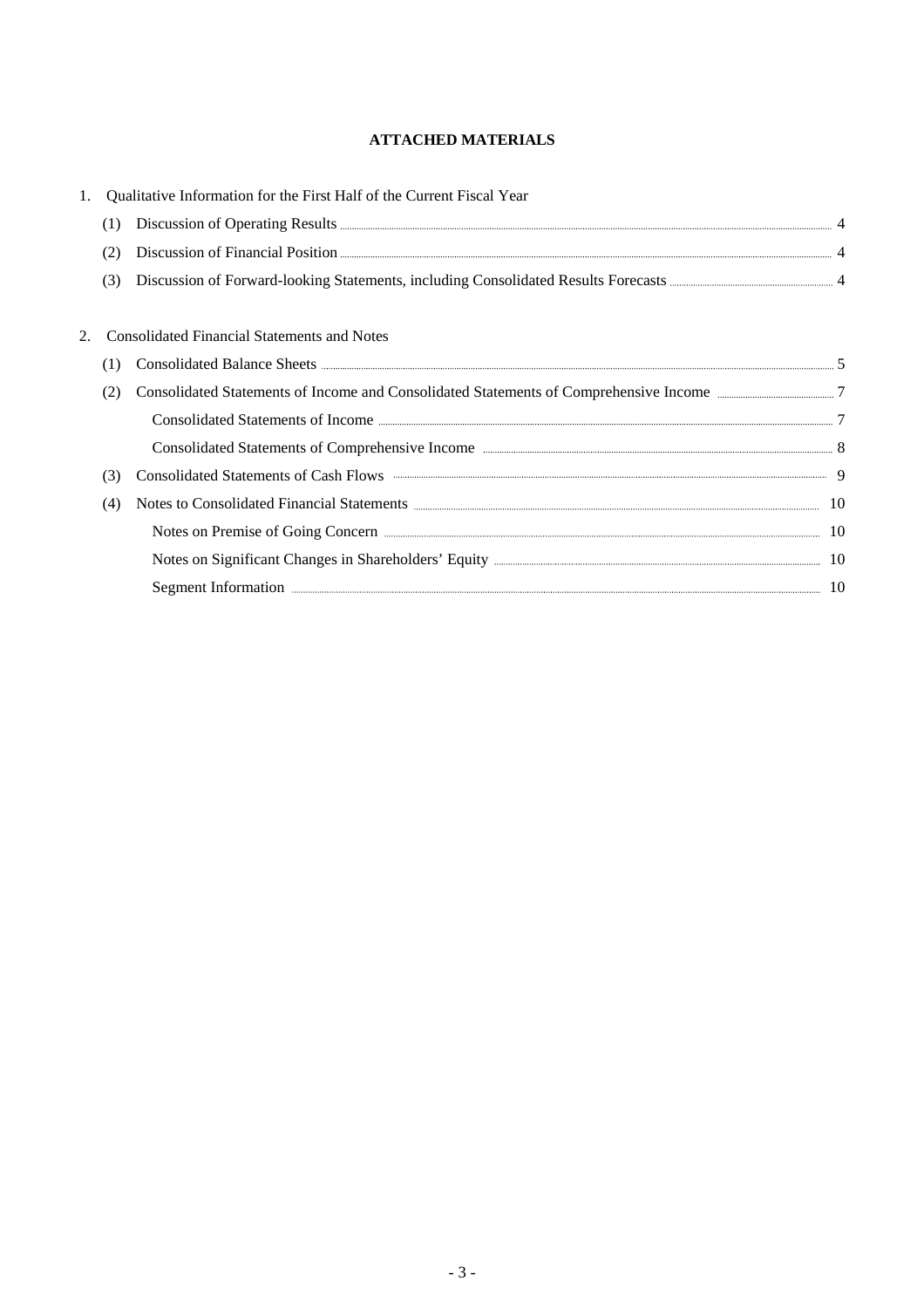## **1. Qualitative Information for the First Half of the Current Fiscal Year**

#### **(1) Discussion of Operating Results**

During the first half of the current fiscal year, the economy in Japan and overseas remained firm backed by improved corporate earnings in Japan and the U.S., a positive hiring environment, and other factors. Europe and emerging countries also maintained a moderate recovery trend.

In this situation, consolidated net sales for the first half of the fiscal year amounted to ¥153.5 billion. By segment, sales were ¥130.6 billion in the Consumer segment, ¥19.0 billion in the System Equipment segment, and ¥3.8 billion in the Others segment.

In the timepiece business, sales of the mid-price range models of G-SHOCK (G-STEEL) and EDIFICE that connect to a smartphone via Bluetooth® remained strong. In the calculator business, scientific calculators for new student enrollment overseas continued to be robust.

In profit for the first half of the fiscal year, the Consumer segment posted ¥16.9 billion in operating profit. The System Equipment segment posted an operating profit of ¥500 million, and the Others segment posted an operating profit of ¥200 million. The timepiece business secured high profitability with strong sales of highly profitable new products. The calculator business secured profitability with robust sales of scientific calculators overseas. The System Equipment segment experienced substantial improvement due to structural reform. Casio recorded ¥13.6 billion in ordinary profit, and ¥9.9 billion in profit attributable to owners of parent, which were both significant improvements.

#### **(2) Discussion of Financial Position**

Total assets on a consolidated basis at the end of the first half of the current fiscal year stood at ¥356.5 billion, up ¥5.0 billion compared to the end of the previous fiscal year. Net assets increased ¥6.4 billion to ¥202.7 billion compared to the end of the previous fiscal year, mainly due to an increase in retained earnings. As a result, the equity ratio improved 1 point compared to the end of the previous fiscal year to 56.9%.

Net cash provided by operating activities was ¥13.4 billion, net cash used in investing activities was ¥4.6 billion, and net cash used in financing activities was ¥5.3 billion. As a result, consolidated cash and cash equivalents at the end of the first half of the fiscal year was ¥122.9 billion, an increase of ¥4.1 billion compared to the end of the previous fiscal year.

Casio will continue to pursue effective management of its business assets, aiming to build a stable and strong financial structure.

#### **(3) Discussion of Forward-looking Statements, including Consolidated Results Forecasts**

There are currently no changes to the previous consolidated results forecasts for the fiscal year ending March 2018, which were published on May 10, 2017.

Casio will strive to boost its earning capacity and its management and financial structure based on a long-term perspective through a proactive global rollout of new products that draw on the company's globally unique technologies.

Notes concerning results forecasts

- 1) Exchange rates are estimated at US\$  $1 = 4113$  and Euro  $1 = 4128$
- 2) The forward-looking statements including business results forecasts are based on information currently available to the company and on certain assumptions deemed to be reasonable. Actual business results may differ substantially due to a number of factors. Key factors affecting actual business results may include, but are not limited to, the economic circumstances surrounding the company's business, fluctuations in the exchange rates of major currencies including the yen-dollar rate, and significant changes in product prices.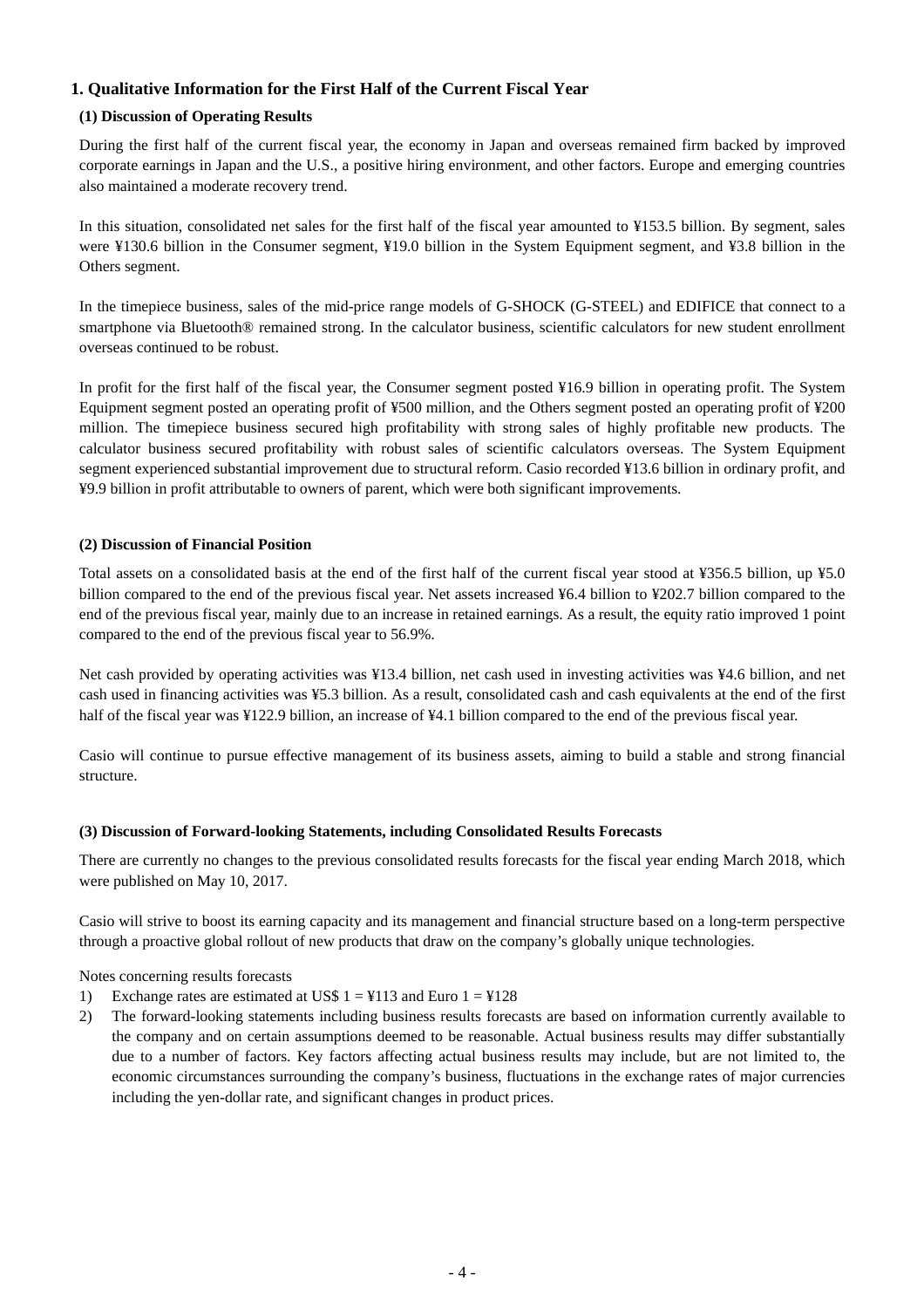## **2. Consolidated Financial Statements and Notes**

## **(1) Consolidated Balance Sheets**

|                                     |                         | (Millions of yen)           |
|-------------------------------------|-------------------------|-----------------------------|
|                                     | As of<br>March 31, 2017 | As of<br>September 30, 2017 |
| <b>Assets</b>                       |                         |                             |
| <b>Current assets</b>               |                         |                             |
| Cash and deposits                   | 55,197                  | 63,691                      |
| Notes and accounts receivable-trade | 47,725                  | 44,716                      |
| Securities                          | 43,920                  | 40,500                      |
| Finished goods                      | 38,352                  | 41,082                      |
| Work in process                     | 5,606                   | 4,767                       |
| Raw materials and supplies          | 8,300                   | 7,899                       |
| Other                               | 34,895                  | 35,681                      |
| Allowance for doubtful accounts     | (548)                   | (571)                       |
| <b>Total current assets</b>         | 233,447                 | 237,765                     |
| <b>Non-current assets</b>           |                         |                             |
| Property, plant and equipment       |                         |                             |
| Land                                | 34,090                  | 33,567                      |
| Other, net                          | 22,701                  | 24,204                      |
| Total property, plant and equipment | 56,791                  | 57,771                      |
| Intangible assets                   | 6,784                   | 7,023                       |
| Investments and other assets        |                         |                             |
| Investment securities               | 35,153                  | 35,208                      |
| Net defined benefit asset           | 13,122                  | 13,616                      |
| Other                               | 6,222                   | 5,195                       |
| Allowance for doubtful accounts     | (67)                    | (69)                        |
| Total investments and other assets  | 54,430                  | 53,950                      |
| <b>Total non-current assets</b>     | 118,005                 | 118,744                     |
| <b>Total assets</b>                 | 351,452                 | 356,509                     |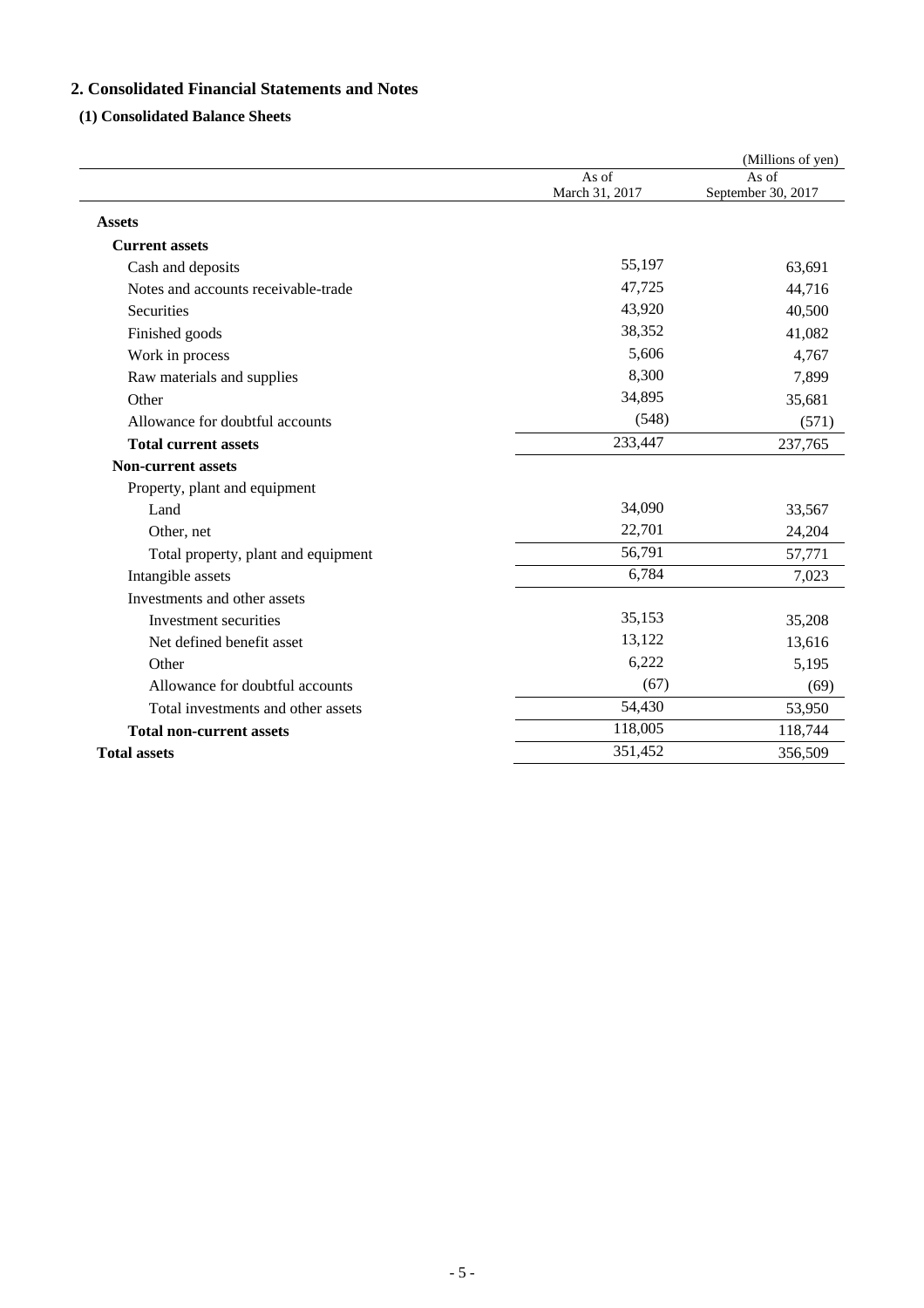|                                                       |                         | (Millions of yen)           |
|-------------------------------------------------------|-------------------------|-----------------------------|
|                                                       | As of<br>March 31, 2017 | As of<br>September 30, 2017 |
| <b>Liabilities</b>                                    |                         |                             |
| <b>Current liabilities</b>                            |                         |                             |
| Notes and accounts payable-trade                      | 31,751                  | 29,061                      |
| Short-term loans payable                              | 155                     | 150                         |
| Current portion of long-term loans payable            | 2,000                   | 2,000                       |
| Income taxes payable                                  | 2,593                   | 3,594                       |
| Provision for product warranties                      | 772                     | 779                         |
| Provision for business structure improvement          | 631                     | 594                         |
| Other                                                 | 37,593                  | 39,301                      |
| <b>Total current liabilities</b>                      | 75,495                  | 75,479                      |
| <b>Non-current liabilities</b>                        |                         |                             |
| Bonds with subscription rights to shares              | 10,023                  | 10,018                      |
| Long-term loans payable                               | 61,000                  | 61,000                      |
| Provision for business structure improvement          | 784                     | 784                         |
| Net defined benefit liability                         | 491                     | 399                         |
| Other                                                 | 7,327                   | 6,067                       |
| <b>Total non-current liabilities</b>                  | 79,625                  | 78,268                      |
| <b>Total liabilities</b>                              | 155,120                 | 153,747                     |
| <b>Net assets</b>                                     |                         |                             |
| <b>Shareholders' equity</b>                           |                         |                             |
| Capital stock                                         | 48,592                  | 48,592                      |
| Capital surplus                                       | 65,058                  | 65,058                      |
| Retained earnings                                     | 92,228                  | 97,254                      |
| Treasury shares                                       | (19, 942)               | (19, 946)                   |
| <b>Total shareholders' equity</b>                     | 185,936                 | 190,958                     |
| Accumulated other comprehensive income                |                         |                             |
| Valuation difference on available-for-sale securities | 9,138                   | 9,575                       |
| Foreign currency translation adjustment               | (3,573)                 | (2,202)                     |
| Remeasurements of defined benefit plans               | 4,831                   | 4,431                       |
| Total accumulated other comprehensive income          | 10,396                  | 11,804                      |
| <b>Total net assets</b>                               | 196,332                 | 202,762                     |
| Total liabilities and net assets                      | 351,452                 | 356,509                     |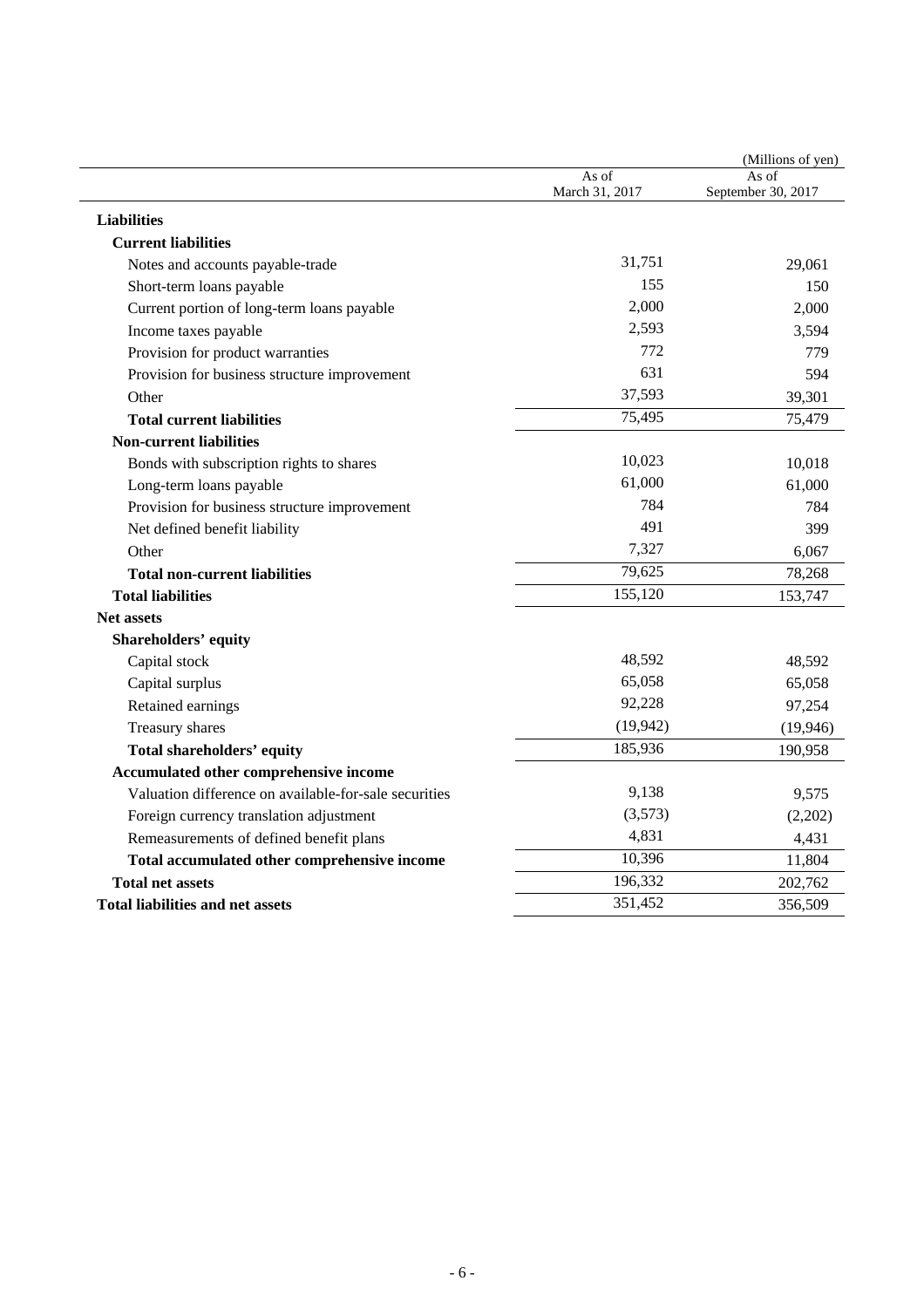## **(2) Consolidated Statements of Income and Consolidated Statements of Comprehensive Income**

**Consolidated Statements of Income** 

|                                                    |                    | (Millions of yen)  |
|----------------------------------------------------|--------------------|--------------------|
|                                                    | Six months ended   | Six months ended   |
|                                                    | September 30, 2016 | September 30, 2017 |
| <b>Net sales</b>                                   | 156,700            | 153,528            |
| Cost of sales                                      | 92,348             | 87,033             |
| <b>Gross profit</b>                                | 64,352             | 66,495             |
| Selling, general and administrative expenses       |                    |                    |
| Salaries, allowances and bonuses                   | 16,795             | 17,090             |
| Other                                              | 34,077             | 34,766             |
| Total selling, general and administrative expenses | 50,872             | 51,856             |
| <b>Operating profit</b>                            | 13,480             | 14,639             |
| Non-operating income                               |                    |                    |
| Interest income                                    | 207                | 214                |
| Dividend income                                    | 205                | 223                |
| Other                                              | 119                | 193                |
| Total non-operating income                         | 531                | 630                |
| Non-operating expenses                             |                    |                    |
| Foreign exchange losses                            | 5,453              | 992                |
| Other                                              | 331                | 623                |
| Total non-operating expenses                       | 5,784              | 1,615              |
| <b>Ordinary profit</b>                             | 8,227              | 13,654             |
| Extraordinary income                               |                    |                    |
| Gain on sales of non-current assets                | 398                | 90                 |
| Gain on sales of investment securities             | 73                 | 417                |
| Total extraordinary income                         | 471                | 507                |
| <b>Extraordinary losses</b>                        |                    |                    |
| Loss on retirement of non-current assets           | 67                 | 31                 |
| Impairment loss                                    | 19                 |                    |
| Total extraordinary losses                         | 86                 | 31                 |
| Profit before income taxes                         | 8,612              | 14,130             |
| Income taxes                                       | 2,225              | 4,177              |
| Profit                                             | 6,387              | 9,953              |
| Profit attributable to owners of parent            | 6,387              | 9,953              |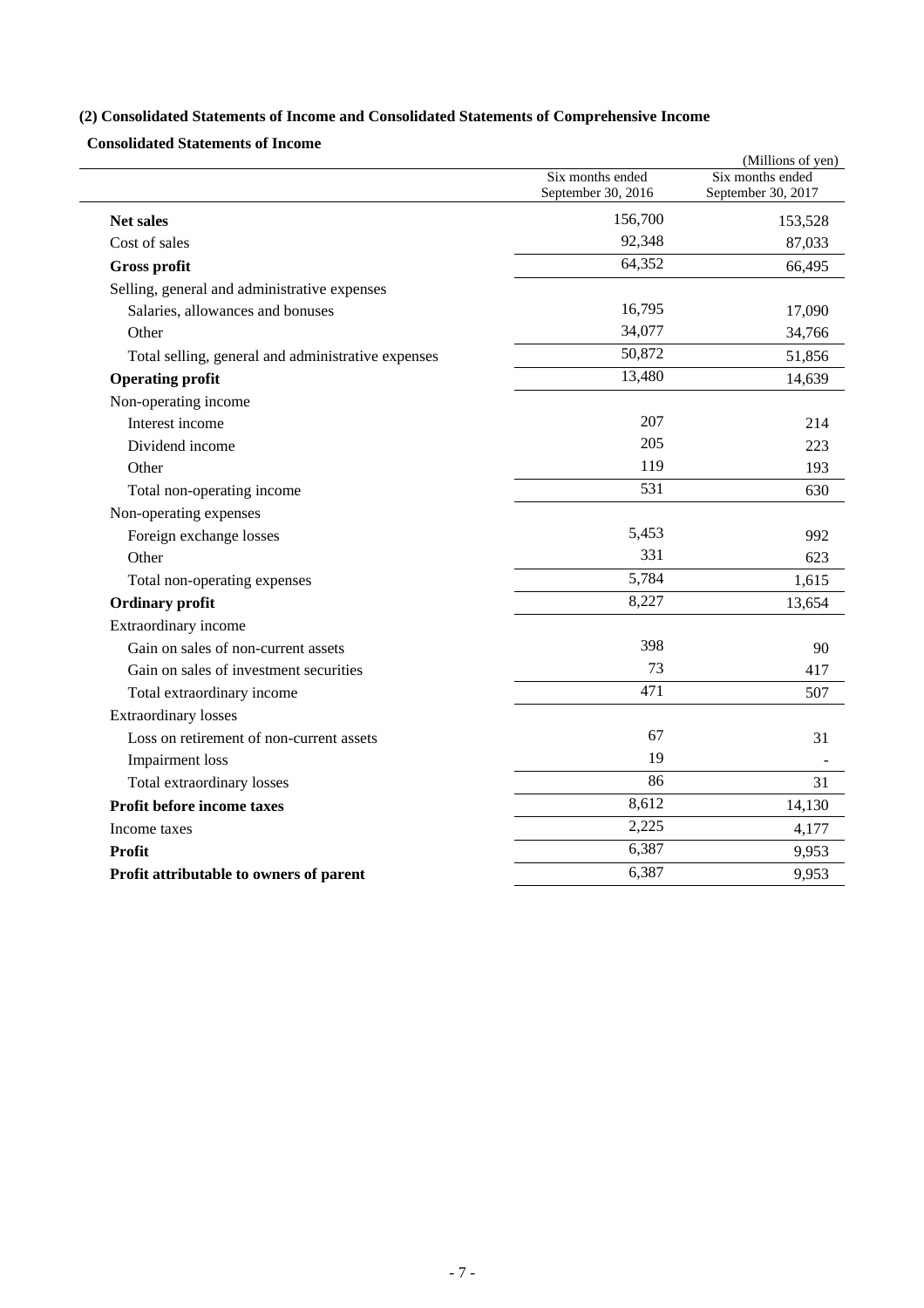## **Consolidated Statements of Comprehensive Income**

| Consolidated Statements of Complements of Income                                     |                    |                    |
|--------------------------------------------------------------------------------------|--------------------|--------------------|
|                                                                                      |                    | (Millions of yen)  |
|                                                                                      | Six months ended   | Six months ended   |
|                                                                                      | September 30, 2016 | September 30, 2017 |
| Profit                                                                               | 6,387              | 9,953              |
| Other comprehensive income                                                           |                    |                    |
| Valuation difference on available-for-sale securities                                | (725)              | 437                |
| Foreign currency translation adjustment                                              | (7,166)            | 1,371              |
| Remeasurements of defined benefit plans                                              | (110)              | (400)              |
| Share of other comprehensive income of entities<br>accounted for using equity method | (0)                | (0)                |
| Total other comprehensive income                                                     | (8,001)            | 1,408              |
| <b>Comprehensive income</b>                                                          | (1,614)            | 11,361             |
| Comprehensive income attributable to                                                 |                    |                    |
| Comprehensive income attributable to owners of parent                                | (1,614)            | 11,361             |
| Comprehensive income attributable to non-controlling<br>interests                    |                    |                    |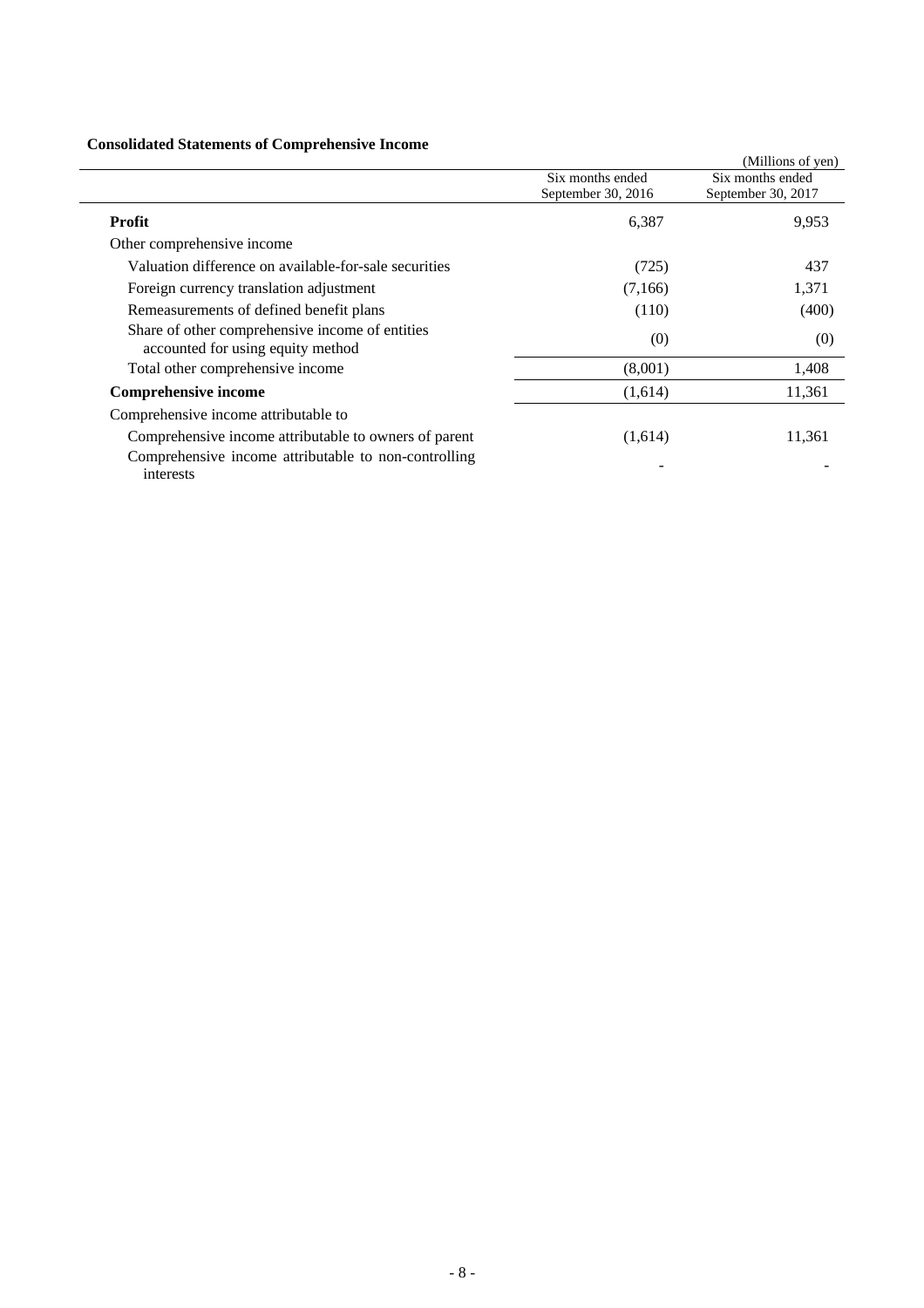## **(3) Consolidated Statements of Cash Flows**

|                                                             | Six months ended<br>September 30, 2016 | (Millions of yen)<br>Six months ended<br>September 30, 2017 |
|-------------------------------------------------------------|----------------------------------------|-------------------------------------------------------------|
| <b>Cash flows from operating activities</b>                 |                                        |                                                             |
| Profit before income taxes                                  | 8,612                                  | 14,130                                                      |
| Depreciation                                                | 4,518                                  | 4,200                                                       |
| <b>Impairment</b> loss                                      | 19                                     |                                                             |
| Loss (gain) on sales and retirement of non-current assets   | (331)                                  | (59)                                                        |
| Loss (gain) on sales of investment securities               | (73)                                   | (417)                                                       |
| Increase (decrease) in net defined benefit liability        | (133)                                  | (105)                                                       |
| Decrease (increase) in net defined benefit asset            | (408)                                  | (493)                                                       |
| Interest and dividend income                                | (412)                                  | (437)                                                       |
| Interest expenses                                           | 170                                    | 144                                                         |
| Foreign exchange losses (gains)                             | 1,869                                  | (207)                                                       |
| Decrease (increase) in notes and accounts receivable-trade  | 3,958                                  | 3,701                                                       |
| Decrease (increase) in inventories                          | 4,964                                  | (842)                                                       |
| Increase (decrease) in notes and accounts payable-trade     | (4,797)                                | (2,638)                                                     |
| Other, net                                                  | (1, 475)                               | (2,470)                                                     |
| Subtotal                                                    | 16,481                                 | 14,507                                                      |
| Interest and dividend income received                       | 472                                    | 521                                                         |
| Interest expenses paid                                      | (173)                                  | (147)                                                       |
| Income taxes paid                                           | (4, 126)                               | (1, 425)                                                    |
| Net cash provided by (used in) operating activities         | 12,654                                 | 13,456                                                      |
| <b>Cash flows from investing activities</b>                 |                                        |                                                             |
| Payments into time deposits                                 | (563)                                  | (1,088)                                                     |
| Proceeds from withdrawal of time deposits                   | 561                                    | 212                                                         |
| Purchase of property, plant and equipment                   | (2,301)                                | (3,918)                                                     |
| Proceeds from sales of property, plant and equipment        | 1,335                                  | 623                                                         |
| Purchase of intangible assets                               | (1, 837)                               | (1,970)                                                     |
| Purchase of investment securities                           | (19)                                   | (7)                                                         |
| Proceeds from sales and redemption of investment securities | 463                                    | 1,403                                                       |
| Other, net                                                  | (39)                                   | 108                                                         |
| Net cash provided by (used in) investing activities         | (2,400)                                | (4,637)                                                     |
| <b>Cash flows from financing activities</b>                 |                                        |                                                             |
| Net increase (decrease) in short-term loans payable         | (102)                                  | (5)                                                         |
| Purchase of treasury shares                                 | (2)                                    | (4)                                                         |
| Repayments of finance lease obligations                     | (462)                                  | (436)                                                       |
| Cash dividends paid                                         | (5,767)                                | (4,927)                                                     |
| Other, net                                                  | $\boldsymbol{0}$                       | $\boldsymbol{0}$                                            |
| Net cash provided by (used in) financing activities         | (6, 333)                               | (5,372)                                                     |
| Effect of exchange rate change on cash and cash equivalents | (7,614)                                | 737                                                         |
| Net increase (decrease) in cash and cash equivalents        | (3,693)                                | 4,184                                                       |
| Cash and cash equivalents at beginning of period            | 128,057                                | 118,755                                                     |
| Cash and cash equivalents at end of period                  | 124,364                                | 122,939                                                     |